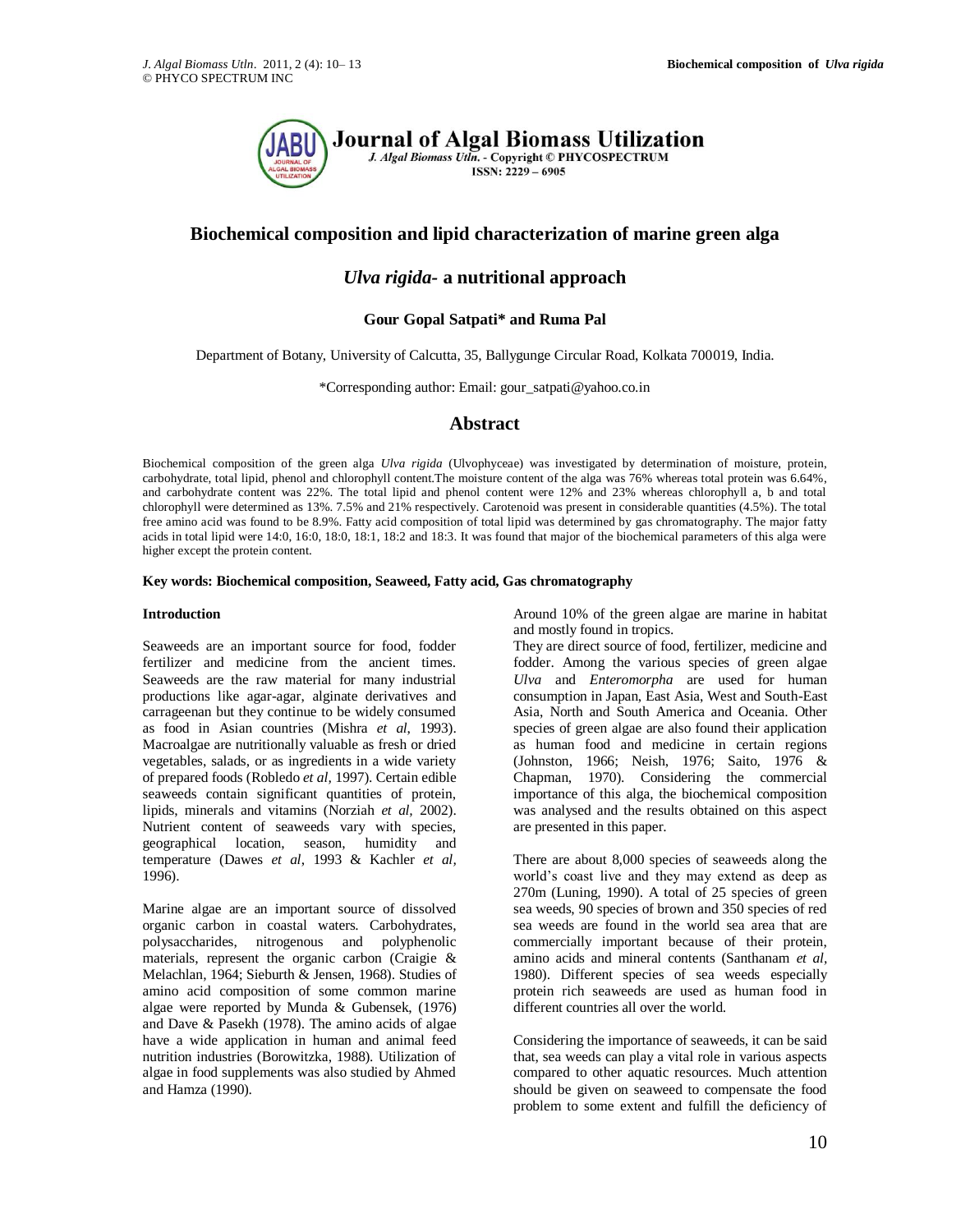nutrition for erecting the economy of several countries. The present study can be the future directions on the detailed study of specific seaweed.

#### **Material and Methods**

The green alga *Ulva rigida* was collected from marine coastal region of Chilka Lake (19° 55' N, 85° 34' E). The algal sample was collected in polythene bag with the help of long forceps and was brought to the laboratory for biochemical characterization. After collecting the sample it was washed repeatedly under running tap water and then distilled water to remove the adhering impurities. The sample was then air-dried and biochemical composition was carried out.

The protein content was analysed by the revised method of Lowry *et al* (Hartree, 1972). The carbohydrate content was analysed by Anthronesulfuric acid method with glucose as a standard. The total lipid was extracted by the method suggested by Bligh and Dyer (1959) using chloroform-methanol extract and characterized by Gas chromatography (JEOL GC mate). All these values were expressed as percentage of dry weight. Pigments were determined by Acetone extraction and saponification method.

Moisture was determined by drying samples in a freeze dryer for 72h. Phenol was analysed by Folin-Ciocalteau reagent in 80% ethanol and 20% sodium carbonate with Catechol as a standard. Total free amino acid was determined by Ninhydrin reagent with Diluent solvent and citrate buffer (pH-5.0).

#### **Results**

The biochemical parameters of *Ulva rigida* are shown in Fig. 1. Protein content was 6.64% , whereas carbohydrate and total lipid contents were 22% and 12% respectively. Phenol and moisture content was also higher 23% and 76%. Total free amino acid was found to be 8.9%. Pigment composition was also varied greatly due to the presence of Chlorophyll a (13%), chlorophyll b (7.5%) and Carotenoids (4.5%) (Fig 2). Total Chlorophyll was measured as 21%. Total protein was much lesser in comparison with other biochemical parameters. From the Table.1 it was evident that the major fatty acids were C16:0, C18:2, C18:3, C22:0 and PUFA in the sample. The amount of unsaturated fatty acid was greater than the saturated fatty acids.

**Fig. 1 Bar graph showing different biochemical parameters of** *Ulva rigida* **(% in dry biomass).**

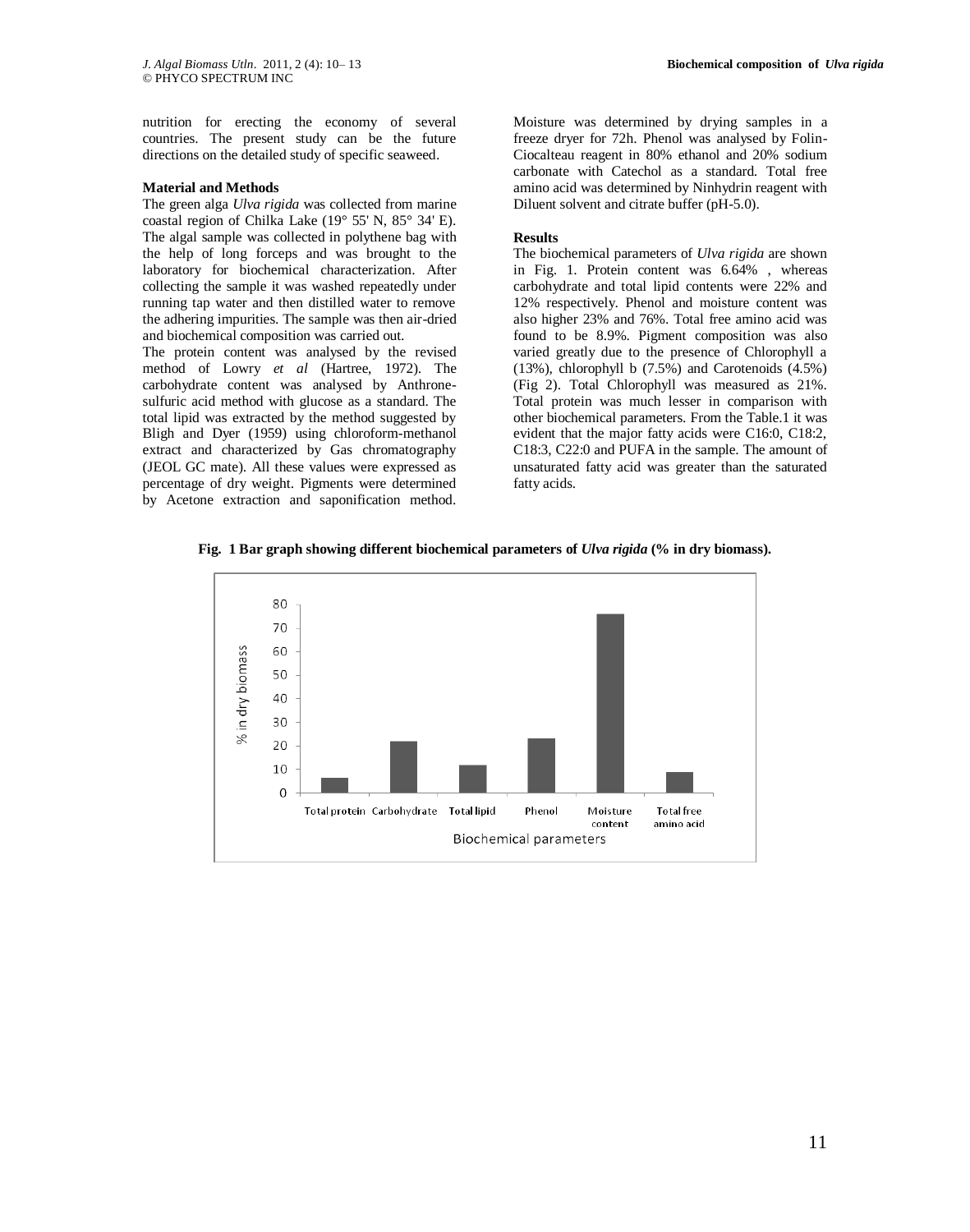



**Table-1: Fatty acid composition of the alga** *Ulva rigida.*

| Genera   | Major fatty acids | % of fatty acids |
|----------|-------------------|------------------|
| Ulva     |                   |                  |
| fasciata | C12:0             | -                |
|          | C14:0             | 1.3              |
|          | C14:1             | 0.2              |
|          | C16:0             | 12.2             |
|          | C16:1             | 1.4              |
|          | C16:3             | 0.5              |
|          | C16:4             | 5.2              |
|          | C18:0             | 1.2              |
|          | C18:1             | 4.2              |
|          | C18:2             | 10.2             |
|          | C18:3             | 10.3             |
|          | C18:4             |                  |
|          | C20:3             |                  |
|          | C20:4             | 0.3              |
|          | C20:5             | 1.8              |
|          | C22:0             | 8.6              |
|          | C22:5             | 2.9              |
|          | C22:6             | -                |
|          | Others            | 4.2              |
|          | <b>PUFA</b>       | 20.2             |
|          | <b>MUFA</b>       | 3.6              |

#### **Discussion**

The green alga *Ulva rigida* was characterized by its high carbohydrate and lipid content followed by phenol and moisture content. Protein and total free amino acids were found to be minimum than the other biochemical parameters. Vagas *et al* (1998) reported that the protein content was about 40% for filamentous  $N<sub>2</sub>$  fixing cyanobacteria but carbohydrate content was

about 3 times to that of protein. In  $N_2$  fixing cyanobacteria carbohydrate content varied from 60- 70% (Vagas *et al,* 1998). Ricketts (1966) reported that protein ranged from 24-46%, lipid 14-48% and carbohydrate 5-57% of various golden brown algae in dry weight basis. Lipids and carbohydrate contents should obviously be very variable depending upon the state of nutrition cells (Ricketts, 1966). Total lipid was